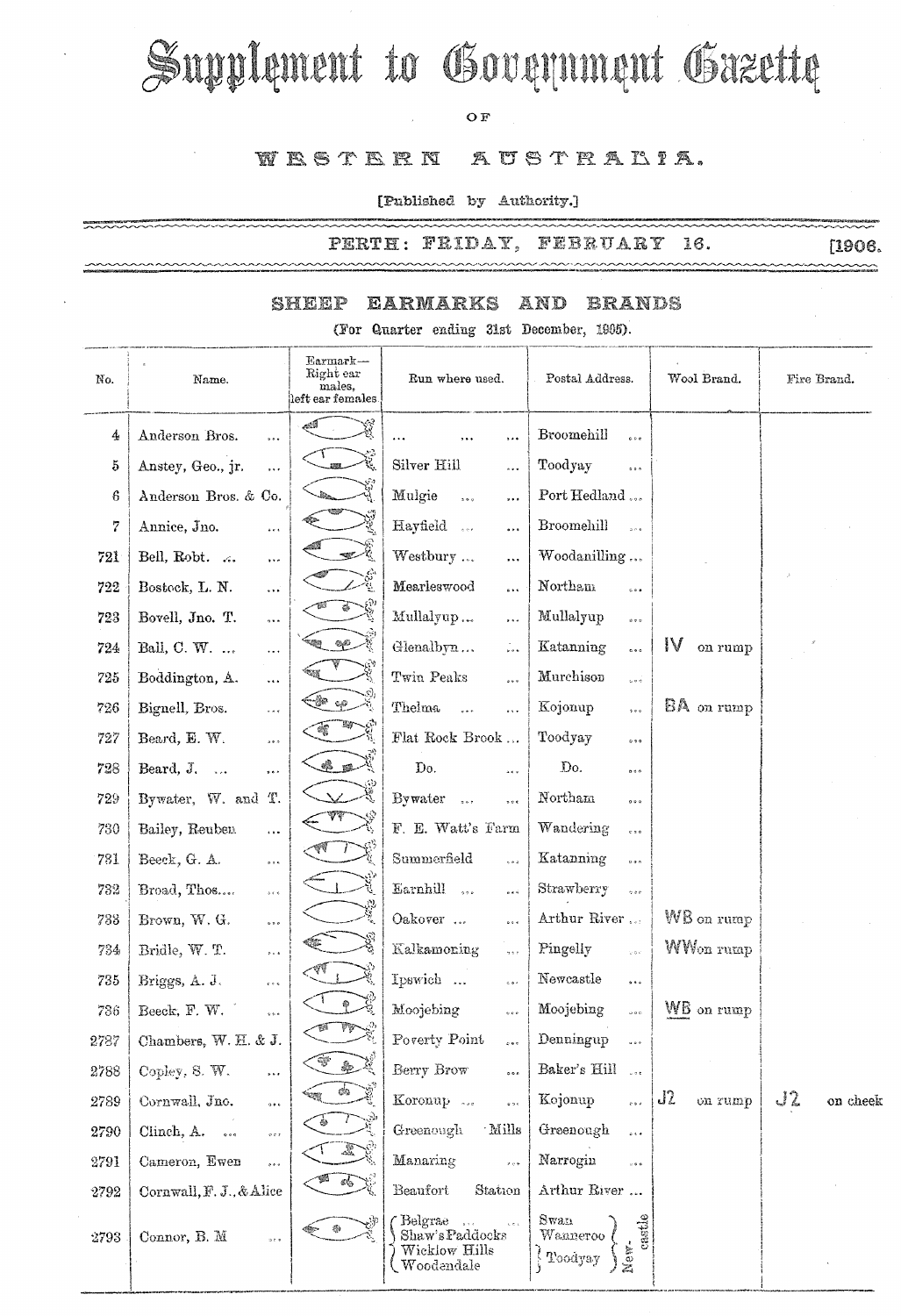### GOVERNMENT GAZETTE, W.A.

[FEB. 10, 1900.

# SHEEP EARMARKS AND BRANDS-continued.

| No.  | Name.                                         | Earmark-<br>Right ear<br>males,<br>$\operatorname{left\;earfemales.}$ | Run where used.                               | Postal Address.                   | Wool Brand.              | Fire Brand.             |
|------|-----------------------------------------------|-----------------------------------------------------------------------|-----------------------------------------------|-----------------------------------|--------------------------|-------------------------|
| 2794 | Christmas, Chas.<br>                          | -®                                                                    |                                               | Northam<br>$\cdots$               |                          |                         |
| 2795 | Cunneen, P., & Son                            |                                                                       | Daping<br>$\ddotsc$                           | Katanning<br>$\ddot{\phantom{a}}$ |                          |                         |
| 2796 | Crosby, F. & B.<br>$\ddot{\phantom{a}}$       |                                                                       | Hazel Holme, E. &                             | Katanning<br>$\cdots$             |                          |                         |
| 2797 | Cook, Geo. Edwd.<br>$\ddotsc$                 | X.                                                                    | w.<br>Belmont<br>$\cdots$<br>                 | Toodyay<br>$\ddot{\bullet}$       |                          |                         |
| 2798 | Cornish, S. J.<br>                            |                                                                       | Bald Rock<br>$\cdots$                         | Kojonup<br>$\cdots$               |                          |                         |
| 4631 | Draper, J. R.<br>$\bullet$ + $\circ$          |                                                                       | Rose Farm<br>$\cdots$                         | Blackwood<br>$\ldots$             |                          |                         |
| 4632 | Davis, $M. C. \ldots$<br>                     |                                                                       | <br>$\cdots$                                  | Derby<br>                         |                          | Cancelled.              |
| 4633 | Davies, Wm.<br>$\cdots$                       |                                                                       | Maranup<br>$\ddotsc$                          | Bridgetown<br>$\ddotsc$           |                          |                         |
| 4634 | Davis, Chas<br>$\cdots$                       |                                                                       | Glenercott<br>$\ddotsc$                       | Broomehill<br>$\cdots$            |                          |                         |
| 4635 | Davies, M. C.<br>$\ddotsc$                    |                                                                       | Kimberley Downs                               | Derby<br>$\cdots$                 |                          |                         |
| 4636 | Davies, Slingsby<br>$\ldots$                  |                                                                       | Manugap<br>$\cdots$                           | Bridgetown<br>$\ldots$            |                          |                         |
| 4637 | Dimer, Henry<br>$\ddot{\phantom{a}}$          |                                                                       | Nanamoina<br>$\ddotsc$                        | Israelite Bay<br>$\ddotsc$        |                          |                         |
| 4638 | Dewar, Wm. F.<br>$\ddot{\phantom{a}}$         |                                                                       | Spring Park<br>$\ddotsc$                      | Gingin<br>$\cdots$                |                          |                         |
| 4639 | Day, Jno.<br>0.06                             |                                                                       | Moojebing<br>$\ldots$                         | Moojebing<br>$\ldots$             | $Z7$ on rump             | $Z\overline{Z}$ on nose |
| 6200 | Fullarton, A.<br>0.05                         |                                                                       | Benfield<br>$\dddot{\phantom{0}}$<br>$\cdots$ | Balingup<br>$\ddotsc$             |                          |                         |
| 6201 | Fenton, Wm.<br>$\ldots$                       |                                                                       | Westry<br>$\ddotsc$                           | Cuballing<br>$\ddotsc$            | FN on rump               |                         |
| 6202 | Fane, Chas.<br>$\alpha$ .                     |                                                                       | Point Charles Station                         | Carnarvon<br>$\ldots$             |                          |                         |
| 6983 | Gould, Jas. Wm.<br>$\ddotsc$                  | $\bullet$                                                             | Rudd's Gully<br>$\cdots$                      | Geraldton<br>$\cdots$             |                          | EI<br>cheek             |
| 6984 | Gabalnier, D.<br>$\cdots$                     |                                                                       | Greenough River                               | Geraldton<br>                     | <b>DGI</b><br>rump       | DGI<br>nose             |
| 6985 | Gould, Jno.<br>$\cdots$                       |                                                                       | Eastlyn                                       | Geraldton<br>.                    |                          | JG<br>$_{\text{rose}}$  |
| 6986 | Gilbert, Elizabeth                            |                                                                       | Blackwood                                     | Greenbushes                       |                          |                         |
| 6987 | Guest, Geo.<br>$\cdots$                       |                                                                       | Stakenwell<br>$\ldots$                        | Newcastle<br>$\ldots$             |                          |                         |
| 6988 | Garrity, P., sen.<br>$\ldots$                 |                                                                       | Carlodup<br>$\ddotsc$                         | Greenhill<br>$\ldots$             | PI<br>on rump            |                         |
| 6989 | Gayfer & Wilkinson                            |                                                                       | Spring Valley<br>$\ddotsc$                    | Pingelly<br>$\cdots$              | $GW$ on rump             |                         |
| 6990 | Genoni Bros.<br>$\ddotsc$                     | ધુ                                                                    | Milan Place<br>$\cdots$                       | Broomehill<br>$\ldots$            | Gl on rump               |                         |
| 6991 | Gill, R. O.<br>$\dots$                        |                                                                       | Glen Douglas Est.                             | Donnybrook<br>$\ldots$            | $62$ on rump             | G2 on face              |
| 7992 | Hepburn, A. H.                                |                                                                       | Mogrie<br>$\ddotsc$<br>$\ldots$               | Carnarvon<br>$\sim$               |                          |                         |
| 7993 | Heppingstone, C. A.                           | $\bullet \rho$                                                        | Frogmore<br>$\mathcal{L}(\mathcal{A})$        | Brunswick June.                   |                          |                         |
| 7994 | Holmes, W. L.<br>.                            | $\mathbf{1}$                                                          | Kabool<br>$\cdots$<br>$\ldots$                | Arthur River                      | $WHZ$ <sub>on rump</sub> |                         |
| 7995 | Hosken, Hannah<br>$\bar{\tau}$ , $\bar{\tau}$ | $\mathbf{R}$                                                          | Belvedere<br>$\mathbf{r}$                     | Mullewa Junc.                     | $H3$ on rump             | $H_3$ on face           |
| 7996 | Hardie Bros.<br>ia.                           |                                                                       | Warralong<br>$\ldots$                         | Pt. Hedland                       |                          |                         |
| 7997 | Hodge & Webster<br>$\sim$ .                   | A                                                                     | Westfield<br>$\ddotsc$                        | Cranbrook<br>.                    |                          |                         |
| 7998 | Hill, E. H.<br>$\ldots$                       |                                                                       | Flat Rock<br>$\ddotsc$                        | $Wagin$<br>.                      | EH on rump               |                         |
| 7999 | Heal, Chas. & Jas.                            |                                                                       | Caroling and Cuin-<br>niming                  | Caroling<br>$\cdots$              | $X2$ on rump             |                         |
| 8000 | Hassell, A. Y.<br>$\bar{\mathbf{z}}$ .        |                                                                       | Jarrahmongup<br>$\ldots$                      | <b>Bremer</b><br>$\ldots$         |                          |                         |
|      |                                               |                                                                       |                                               |                                   |                          |                         |

 $\lambda$ 

 $\bar{z}$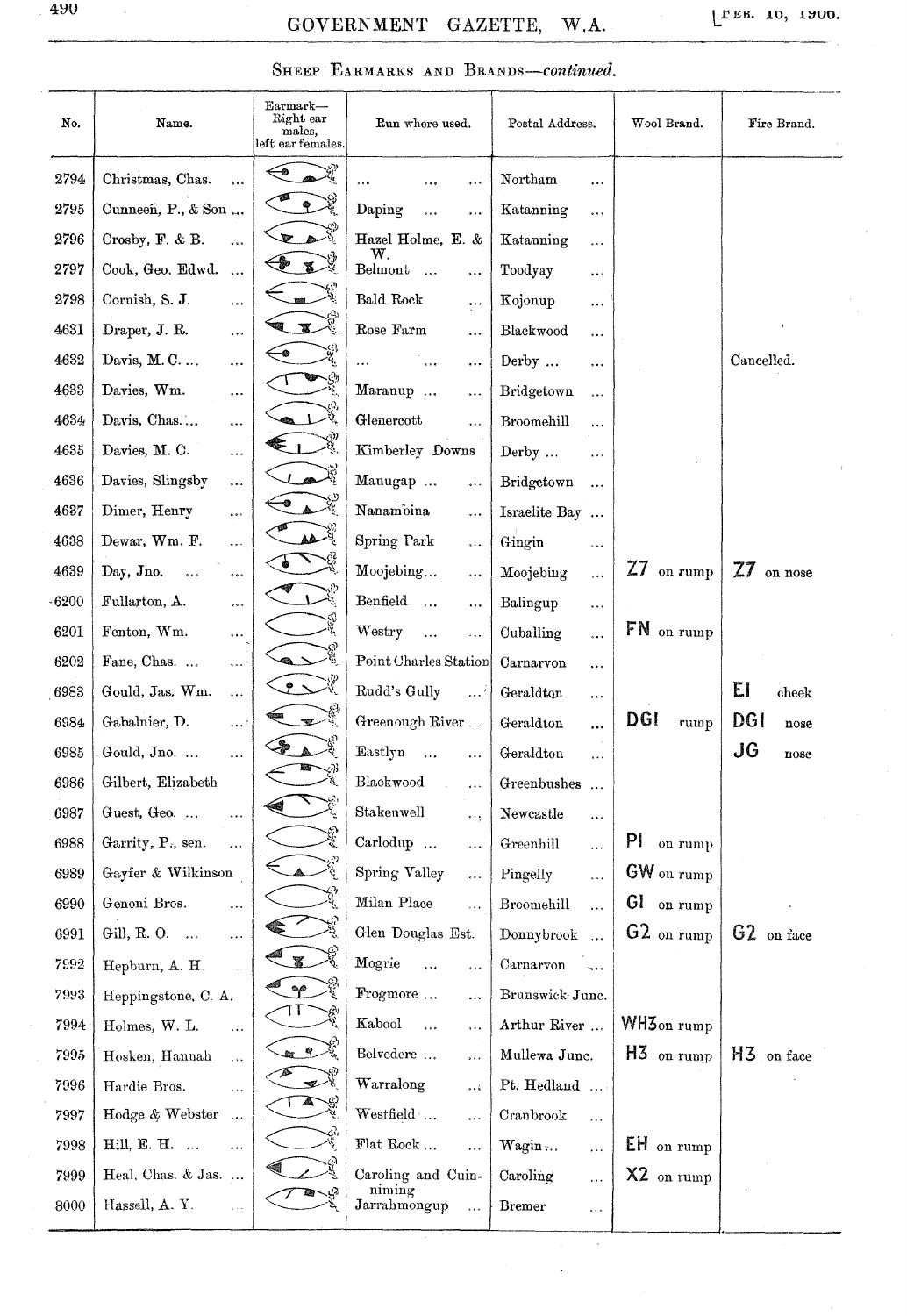### GOVERNMENT GAZETTE, W.A.

#### SHEEP EARMARKS AND BRANDS-continued.

| No.   | Name.                                     | Earmark—<br>right ear<br>males,<br>left ear females. | Run where used.                  | Postal Address.                                                 | Wool Brand.            | Fire Brand.   |
|-------|-------------------------------------------|------------------------------------------------------|----------------------------------|-----------------------------------------------------------------|------------------------|---------------|
| 9888  | Jefferson, J. S.<br>$\ddotsc$             | م پي                                                 | Sunnyhill<br>$\cdots$            | Mallalyup<br>$\cdots$                                           |                        |               |
| 9889  | Jones, Fk. T.<br>.                        |                                                      | Baillieston<br>$\ddotsc$         | Wooroloo<br>.                                                   | <b>FJI</b> on rump     |               |
| 9890  | James, F. T., P. D.,<br>and F. M.         | 燮                                                    | Bibiking Rock<br>$\ddotsc$       | Katanning<br>$\ddotsc$                                          | AJ on rump             |               |
| 9891  | Johnson, A.<br>$\ldots$                   |                                                      | Commonage<br>$\cdots$            | Northampton                                                     |                        | JI<br>on nose |
| 10449 | $\frac{1}{2}$<br>Kirkup, T. L.            |                                                      | Kirkup's Farm<br>$\ldots$        | Mullewa Junction                                                | .                      | LI<br>on face |
| 10450 | Kirbank, G.<br>$\ldots$                   |                                                      | Yalup Brook<br>$\ddotsc$         | Yalup $\ldots$<br>$\bar{\mathcal{A}}$ .                         | $K3$ on rump           |               |
| 10451 | Kellow, G. H.<br>$\ddotsc$                |                                                      | Artlen<br>$\ddotsc$<br>$\ddotsc$ | Brookton<br>$\ddotsc$                                           | GK on rump             |               |
| 10452 | Kealley, T.<br>$\sim 10^7$                |                                                      | Noballing<br>$\ddotsc$           | Woodanilling                                                    | TK on rump             |               |
| 10453 | Kane, Margt.<br>$\ldots$                  |                                                      | Greenough Road                   | Geraldton<br>$\ddotsc$                                          | IK on rump             | IK on mose    |
| 10454 | Kelly, Mary<br>$\ddotsc$                  |                                                      | Meckering<br>$\ddotsc$           | Meckering<br>$\ddotsc$                                          | $0K$ on rump           |               |
| 10455 | Kirkpatrick, Jno. R.                      |                                                      | Fernbank<br>$\ldots$             | Donnybrook                                                      | $JK$ on rump           | JK on nose    |
| 10456 | Kelly, Thos.<br>$\ddotsc$                 |                                                      | $\ldots$                         | Meckering<br>$\cdots$                                           | KT on rump             |               |
| 11016 | Laylor & Shields<br>$\ldots$              |                                                      | No. 8/168<br>$\cdots$            | Cunderdin<br>.                                                  | $LS$ on rump           |               |
| 11017 | Lander, Jas. P.<br>$\ldots$               |                                                      | Narra Tarra<br>$\ddotsc$         | Geraldton<br>.                                                  | $J L$ on rump          | JL on face    |
| 11018 | Ladyman, H.<br>$\ddotsc$                  | Ê<br>LAA                                             | Carrolup<br>$\cdots$             | Katanning<br>L,                                                 | $HL$ on rump           |               |
| 11019 | Lindsay, R.<br>$\ddotsc$                  | $\tilde{\mathcal{Q}}_k$                              | Mt. Erin<br>$\ddotsc$            | Nannup<br>$\ddotsc$                                             |                        |               |
| 12031 | Montague, A.<br>$\ddotsc$                 |                                                      | Barrington<br>.                  | E. Beverley<br>$\ddotsc$                                        | AM on rump             |               |
| 12032 | Moriarty, E<br>$\ldots$                   |                                                      | Gordon River<br>$\ldots$         | Cranbrook<br>$\ddotsc$                                          |                        |               |
| 12033 | Moir, A.<br>$\ddotsc$<br>$\ldots$         |                                                      | Glen Vale<br>$\ddotsc$           | Sandalwood<br>$\dddotsc$                                        |                        |               |
| 12034 | Moore, C. E.<br>$\ldots$                  |                                                      | Woodstock Station                | Port Hedland                                                    |                        |               |
| 12035 | Maley, Wesley<br>$\cdots$                 |                                                      | Hounsome<br>$\ldots$             | Moojebing<br>$\ddotsc$                                          |                        |               |
| 12036 | Moir, Jno.<br>$\sim$<br>$\ldots$          | ಾ                                                    | $\cdots$<br>$\ldots$             | Cape Riche<br>$\dddotsc$                                        |                        |               |
| 12037 | Mitchell, H. A.<br>$\ldots$               | еp                                                   | $\ldots$<br>.<br>.               | Donnybrook                                                      |                        |               |
| 12038 | Millin, Wm. $\dots$<br>$\ldots$           | S.<br>$\mathbb{Z}$                                   | Fairview Farm<br>$\ddotsc$       | Wagin<br>$\ddotsc$                                              | M3 on rump             |               |
| 12040 | Monck-Mason, T. G.                        |                                                      | Masonbrook<br>                   | ${\bf Cranbrook}$<br>$\ddotsc$                                  | MM on rump             |               |
| 13536 | McLeod, D. N.<br>$\ldots$                 |                                                      | Minilya Station                  | Gascoyne<br>                                                    |                        | 7<br>on nose  |
| 13537 | McGrath, Jas., & Sons                     |                                                      | Peake Station<br>$\ddotsc$       | Onslow<br>$\ddotsc$                                             |                        |               |
| 13538 | McDonald, D., & Son                       | $\sum_{i=1}^{n}$                                     | Birman Wood<br>$\ddotsc$         | ${\bf Broomehill}$<br>$\mathcal{F}_{\bullet\bullet\bullet}$     | OL on rump             |               |
| 14424 | Norrish, Thos., & Son                     |                                                      | Sunnyside<br>$\ddotsc$           | ${\bf Broomehill}$<br>$\ddotsc$                                 | NI on rump             |               |
| 14425 | Newmarracarra Estate                      |                                                      | Newmarracarra Stn.               | $\label{eq:1} \operatorname{Geraldton}$<br>$\ddot{\phantom{a}}$ | NII on rump            |               |
| 14874 | O'Neill, M., sen.<br>$\ldots$             |                                                      | Beering<br>$\cdots$              | Toodyay<br>$\cdots$                                             | MNO <sub>on</sub> rump |               |
| 14875 | Offer, Thos.<br>$\bar{\bar{\psi}}$ .      |                                                      | Kendalup<br>$\cdots$             | Benger<br>                                                      |                        |               |
| 14876 | Overheu, H. C. F.                         |                                                      | Nimbedilling<br>                 | Pingelly<br>.                                                   | $F0$ on rump           |               |
| 14877 | O'Neill, M., jun.<br>$\ddot{\phantom{a}}$ |                                                      | Jennapullin<br>÷٠,               | Northam<br>                                                     |                        |               |
| 14878 | O'Neill, M. & J.<br>$\ldots$              |                                                      | Home Hill<br>$\cdots$            | Tambellup<br>$\cdots$                                           | MN2 on rump            |               |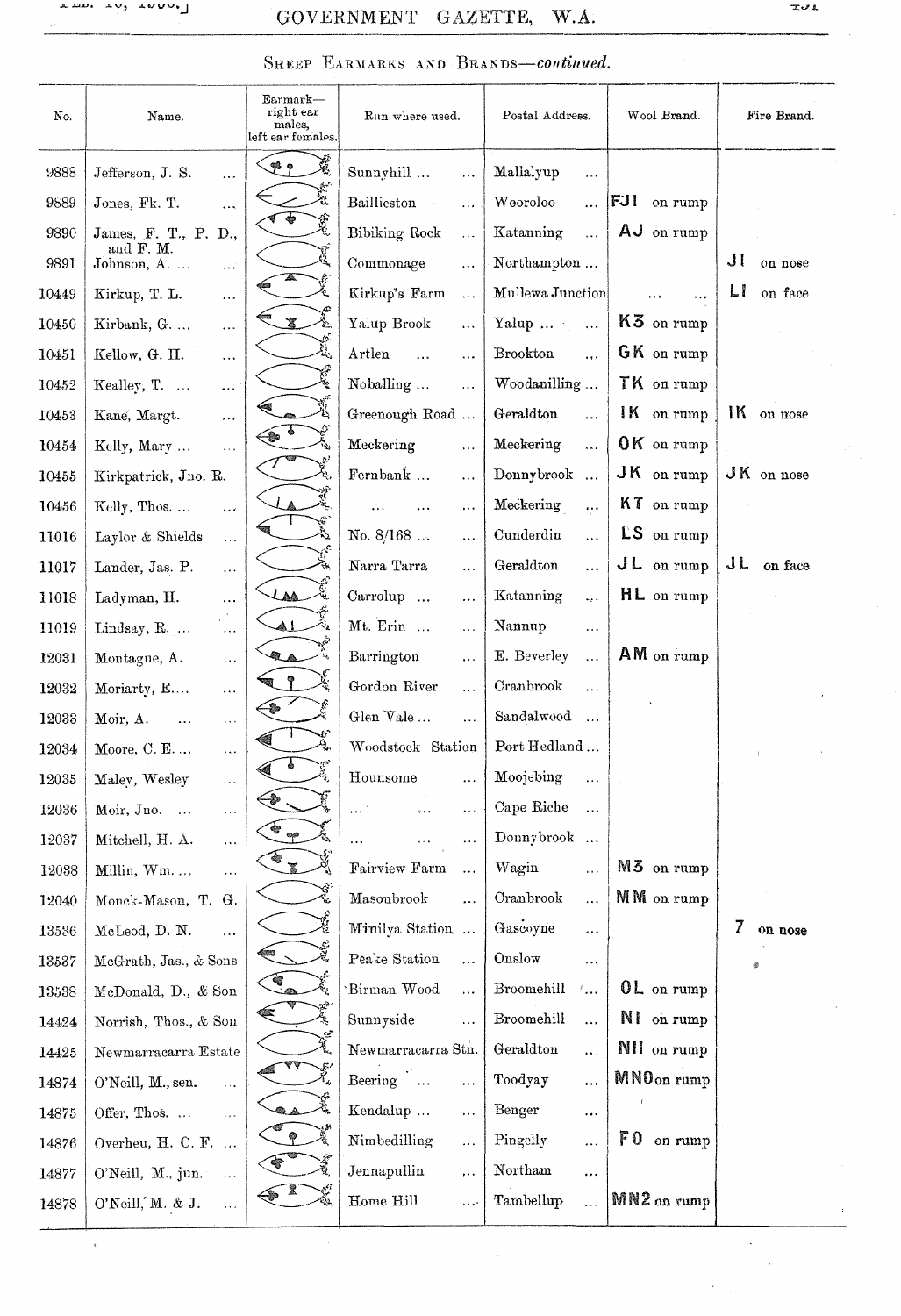| No.   | Name.                                                 | $\rm{Earmark}-$<br>Right ear<br>males,<br>left earfemales. | Run where used.                                                                           | Postal Address.                                         | Wool Brand.              | Fire Brand.    |
|-------|-------------------------------------------------------|------------------------------------------------------------|-------------------------------------------------------------------------------------------|---------------------------------------------------------|--------------------------|----------------|
| 15329 | Petchell, Thos.<br>$\ddot{\circ}$ .                   | ارجة                                                       | Victoria Farm<br>$\overline{\phantom{a}}$                                                 | Williams<br>$\dddotsc$                                  | TP on rump               |                |
| 15330 | Page, Jno.<br>$\ddot{\phantom{a}}$                    | llo.<br>-len                                               | Spring Hill<br>$\ddot{\phantom{0}}$                                                       | Daylerking<br>$\ldots$                                  |                          |                |
| 15331 | Poyser, Jno., & Sons                                  |                                                            | Mayville<br>$\cdots$                                                                      | East Beverley                                           |                          |                |
| 15332 | Parker, Jno. S. W.                                    | ఈ                                                          | Dangin<br>$\ddotsc$<br>.                                                                  | York<br>$\overline{\mathcal{L}}$                        | $PP2$ on rump            |                |
| 16326 | Quinlan, T. F.<br>$\mathbf{p} \bullet \mathbf{z}$     | 4. m                                                       | Hawthorn Den<br>$\ddot{\phantom{a}}$                                                      | Newcastle<br>$\cdots$                                   |                          |                |
| 16504 | Rosser, Rachel<br>$\hat{\mathbf{r}}$ is a             | 電く                                                         | Brookside<br>                                                                             | Northampton                                             |                          |                |
| 16505 | Roberts, G. M. & J. A.                                |                                                            | Kinkora<br>$\cdots$                                                                       | Wagin<br>$\ddotsc$                                      | KI<br>on rump            |                |
| 16506 | Reynolds, Thos.<br>$\bar{\lambda}$ is $\bar{\lambda}$ |                                                            | Mt. Pleasant<br>$\ddotsc$                                                                 | Meckering<br>$\mathbb{R}^{2}$                           | R3<br>on back            |                |
| 16507 | Ripper, Wm.<br>$\overline{\mathbf{z}}$                |                                                            | Woolundra<br>$\epsilon > 1$                                                               | Kellerberrin<br>$\sim$                                  |                          |                |
| 16508 | Reynolds, $F. & A.$                                   | $\mathcal{I}^{\mathbf{s}}$ i                               | Warding<br>$\ldots$                                                                       | Meckering<br>$\sim$ $\sim$                              | $\mathbf{AB}$ on rump    |                |
| 16509 | Ramland Bros.<br>$\ldots$                             | $\mathbb{Z}$                                               | $\operatorname{Haldam}$<br>$\tilde{\mathbf{z}}$ is a                                      | Yardinia<br>$\ddotsc$                                   |                          |                |
| 16510 | Roberts, H.<br>$\ldots$                               |                                                            | Deepdale<br>$\ddotsc$                                                                     | Geraldton<br>$\overline{\mathcal{L}}$                   | $HR$ on rump             |                |
| 16511 | Readhead, T. R.<br>$\cdots$                           | 磅                                                          | Minninooka Estate                                                                         | Geraldton<br>$\ddotsc$                                  |                          |                |
| 16512 | Ryan Bros.<br>$\bar{b}$ and                           |                                                            | Four Mile Spring                                                                          | Williams<br>$\bar{\tau}$ .                              | $RBI$ on rump            |                |
| 17517 | Saunders, Peter<br>$\overline{\mathbf{r}}$ is a       | $\mathcal{O}$                                              | Junction Farm                                                                             | Geraldton<br>$\mathbf{r}$                               | PS on rump               |                |
| 17518 | Sarell, W. F.<br>$\ldots$                             |                                                            | $\ddotsc$                                                                                 | Greenbushes                                             |                          |                |
| 17519 | Strahan, W. Hy.<br>$\ldots$                           |                                                            | Strathavon<br>$\cdots$                                                                    | Newcastle<br>.                                          |                          |                |
| 17520 | Smith, T. B.<br>$\alpha + \epsilon$                   |                                                            | Yallaworra, Chitter-<br>ing Brook, Narra-<br>goo, Wanneroo,<br>Karrangin, Goo-<br>malling | Smith's Mill                                            |                          |                |
| 17521 | Saunders, Wm.<br>$\cdots$                             | ૺ<br>Ψ,                                                    | Moonynooka<br>                                                                            | Geraldton                                               | SI on rump               | $S1$ off cheek |
| 17522 | Stoneman, C. E.<br>$\cdots$                           | $\mathscr{F}_{\mathscr{L}}$                                | Colynine<br>.                                                                             | Baker's Hill                                            |                          |                |
| 17528 | Spurr, P.<br>$\frac{1}{2}$ , $\frac{1}{2}$<br>1.14    |                                                            | Springfield<br>$\frac{1}{2}$                                                              | Wagin<br>g).                                            | $$2$ on rump             | S2 on face     |
| 17524 | Sloan, J. M.<br>$\ldots$                              | مي<br>ميراني<br>25                                         | $\sim$ 4<br>$\cdots$                                                                      | East<br>Beverley                                        | $S X$ on rump            |                |
| 17525 | Spurr, M.<br>$\frac{1}{2}$<br>$\epsilon + \epsilon$   | 鳳                                                          | Smithdale<br>                                                                             | Wagin<br>i.<br>Hei                                      | 1S on rump               | IS on nose     |
| 19356 | Thomas, G. H.<br>$\omega_{\rm{max}}$                  | 嚎                                                          | Moonynooka<br>$\ddotsc$                                                                   | Geraldton<br>$\frac{1}{2}$                              | TH9 on back              | GI on nose     |
| 19357 | Thomas, C. F.<br>$\ldots$                             |                                                            | Mullewa Junction                                                                          | Geraldton<br>$\frac{1}{2}$                              | CH on back               | CH on nose     |
| 19358 | Thomas, D.<br>$\hat{\sigma}$ is $\hat{\sigma}$        | đ,                                                         | Green Valley<br>$\frac{1}{2}$ is a                                                        | Green Valley                                            |                          |                |
| 19359 | Thomson, Chas.<br>$\bar{\mathbf{v}}$ .                | $\mathbf{w}_i$                                             | Hillside<br>e e s                                                                         | Upper Blackwood                                         |                          |                |
| 19360 | Twigg, Jas. H.<br>$\ddotsc$                           |                                                            | Powalup<br>.                                                                              | Balingup<br>$\frac{1}{2}$                               | JJ on rump               |                |
| 19361 | Thouson, J. B. V.                                     | $\mathcal{L}_{\mathbb{A}}$ .                               | Myra Vale<br>$\cdots$                                                                     | Geraldton<br>$\mathbf{r}$                               | $JT2$ on rump            | JT2<br>on nose |
| 19862 | Tranter, F. J.<br>$\ldots$                            | 4 X                                                        | Martling<br>.                                                                             | Arthur River                                            | $SJT$ <sub>on</sub> rump |                |
| 20133 | Uphill, R. G.<br>$\bar{\mathcal{A}}$ .                | ł,<br>G.                                                   | Sunnyside<br>$\sim$ $\star$                                                               | Greenbushes                                             | $\parallel$ RU on rump   |                |
| 20482 | Wroth, J. A.<br>$\ldots$                              |                                                            | Delany's Farm<br>$\ddot{\cdots}$                                                          | Newcastle<br>$\bar{\mathbf{r}}$                         | JAW <sub>on</sub> rump   | Ю<br>on nose   |
| 20483 | Watts, E. A.<br>rica.                                 |                                                            | Hill View                                                                                 | Pingelly<br>$\hat{\mathbf{v}}$ , $\hat{\mathbf{v}}$ and |                          |                |
|       |                                                       |                                                            |                                                                                           |                                                         |                          |                |

#### SHEEP EARMARKS AND BRANDS-continued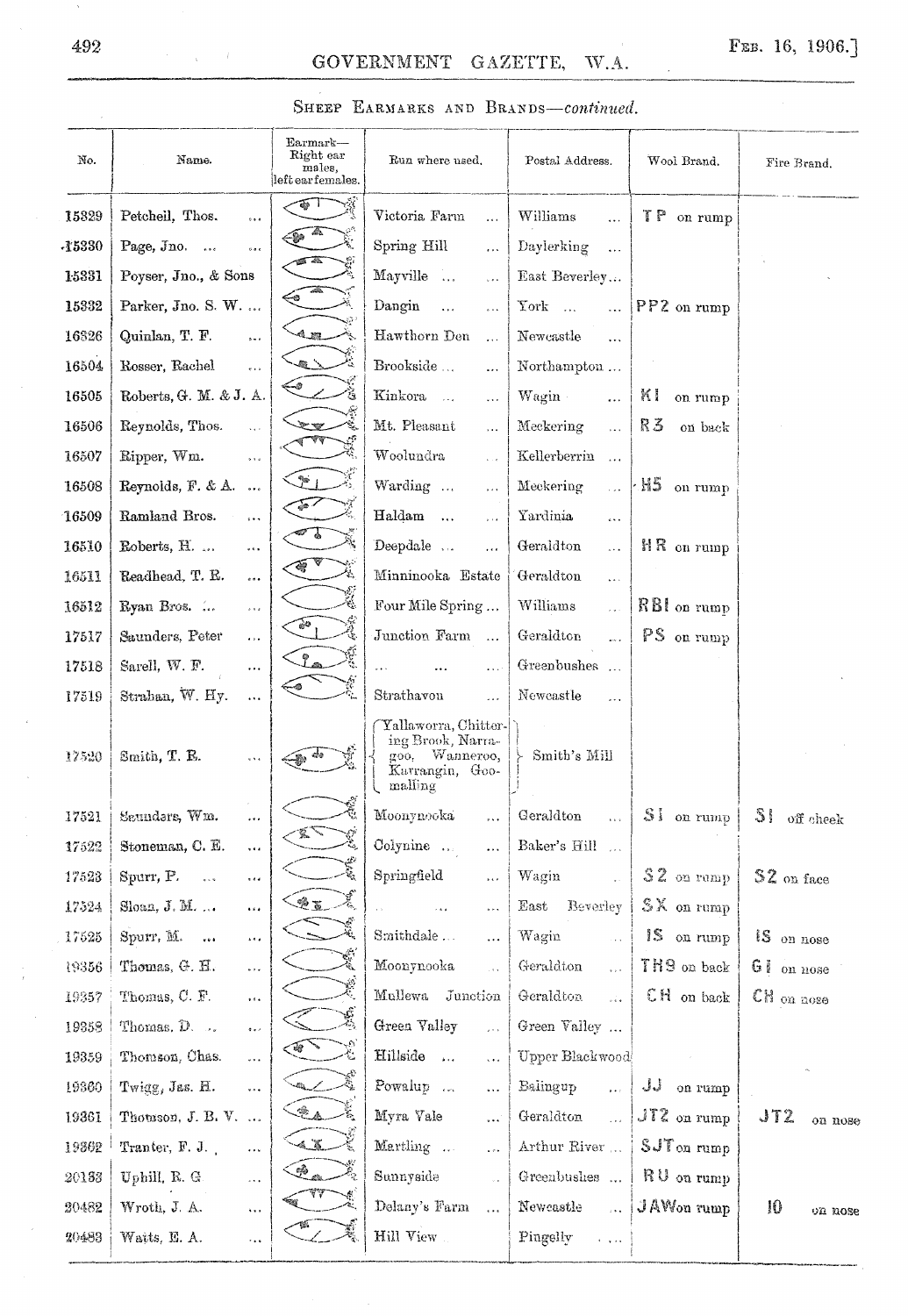| No.   | Name.                                    | Earmark-<br>Right ear<br>males.<br>leftearfemales. | Run where used.                   |                              | Wool Brand.     | Fire Brand. |         |
|-------|------------------------------------------|----------------------------------------------------|-----------------------------------|------------------------------|-----------------|-------------|---------|
| 20484 | Withall, L. A.<br>$\ldots$               |                                                    | Qualin<br>$\ddotsc$<br>$\ddotsc$  | Brookton<br>$\ldots$         |                 |             |         |
| 20485 | Wilson, Wm.<br>$\cdots$                  |                                                    | Hillside<br>$\ddotsc$<br>$\cdots$ | Greenough<br>مده             |                 | IW          | on face |
| 20486 | Wanke, C. F.<br>$\cdots$                 |                                                    | Moojebin<br>$\cdots$              | Katanning<br>$\sim$          |                 |             |         |
| 20487 | Wilhelm, R<br>$\cdots$                   |                                                    | Yarrabin Flat<br>$\cdots$         | Katanning<br>$\cdots$        |                 |             |         |
| 20488 | Walker, R. W.<br>$\epsilon$ , $\epsilon$ |                                                    | $\ldots$<br>$\cdots$<br>$\cdots$  | Balingup<br>$\ddotsc$        | $ZW$ on rump    | À           |         |
| 20489 | Wilton, J. F.<br>$\cdots$                |                                                    | $\cdots$<br>$\cdots$<br>0.90      | Greenough<br>$\sim$ $\sim$   |                 |             |         |
| 20490 | Wright, T. H.<br>$\cdots$                |                                                    | $\cdots$<br>$\cdots$<br>$\cdots$  | Balingup<br>$\cdots$         | TW on rump      |             |         |
| 20491 | Wright, H. H.<br>.<br>a o c              |                                                    | .<br>$\cdots$<br>.                | Balingup<br>$\cdots$         | $W_{k}$ on rump |             |         |
| 20492 | Williams, W. J. S.                       |                                                    | Sheppy Farm<br>$\ddotsc$          | Northampton                  |                 | 12          | on nose |
| 20493 | Warren Bros.<br>$\ldots$                 |                                                    | Eylabing<br>$\sim$ .<br>$\cdots$  | Katanning<br>$\cdots$        |                 |             |         |
| 20494 | Watson, Geo.<br>0.9.6                    |                                                    | Nilgherry<br>$\alpha$ is a        | Yornaning<br>$\rightarrow$   |                 |             |         |
| 22093 | Young, J. M.<br>$\frac{1}{6}$ is a       |                                                    | Rosebank                          | York<br>$\alpha \sim \alpha$ | Y<br>on rump    | Y           | on nose |

### SHEEP EARMARKS AND *BRANDs-continued.*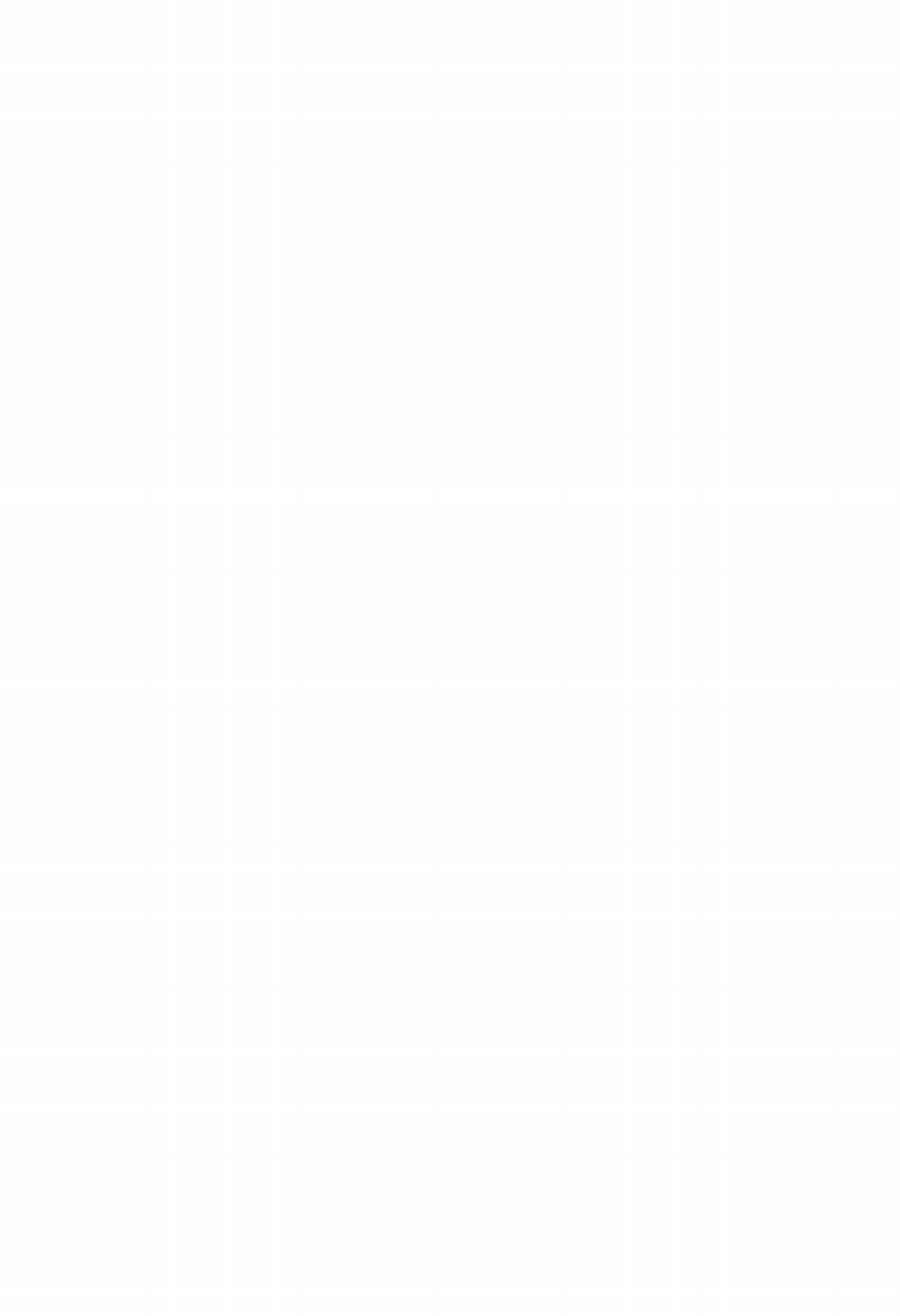(For Quarter ended 31st December, 1905).

| Brand,                               | No.          | Name.                                                  |                                                 | Run where brand is to be<br>used.                                                    | Postal Address.                                                                | Remarks.             |
|--------------------------------------|--------------|--------------------------------------------------------|-------------------------------------------------|--------------------------------------------------------------------------------------|--------------------------------------------------------------------------------|----------------------|
| AΑO                                  | 1            | Moyes, Alfred                                          |                                                 | Gown Brae                                                                            | Thomson's Brook                                                                |                      |
| $\rm A~2~A$                          | 13           | Armstrong, A. E.                                       | $\cdots$<br>$\ldots$<br>$\cdots$<br>$\ddotsc$   | <br>Happy Valley<br>$\cdots$                                                         | Narrogin                                                                       |                      |
| $A$ B O                              | 31           | Briggs, $A$ . J.                                       | $\ddotsc$<br>$\ddotsc$                          | Ipswich<br>$\ddotsc$<br>                                                             | Newcastle                                                                      |                      |
| AB5                                  | 36           | Butler, A. H.<br>$\cdots$                              | $\ddotsc$<br>$\ddotsc$                          | Pine Lodge<br>$\cdots$                                                               | Wagin                                                                          |                      |
| A C 2<br>A C 7                       | 63<br>68     | Cross, A.V.<br>$\sim$ .<br>Cornwall, Annie             | $\ddotsc$<br>$\cdots$<br>$\ddotsc$<br>$\ldots$  | Roleystone<br>$\ldots$<br>Beaufort Station<br>$\ddotsc$                              | $\operatorname{Kelmscott}$<br>Arthur River                                     |                      |
| A D 4                                | 95           | Alladah                                                | $\cdots$<br>$\cdots$                            | $\sim 10^{-11}$<br>$\ldots$<br>$\ldots$                                              | Coolgardie                                                                     |                      |
| A E 1                                | 122          | Edwards, Albert                                        | $\ldots$<br>$\ldots$                            | Enfield Orchard<br>$\cdots$                                                          | $\rm Smith's\ Mill$                                                            |                      |
| A G 3<br>1 A G                       | 184<br>202   | Gloster, A. B. $\,\ldots\,$<br>Gillam, A. C.<br>$\sim$ | $\cdots$<br>$\cdots$                            | Field's Find<br>$\ddotsc$<br>Cherritta                                               | Field's Find<br>Roebourne                                                      |                      |
| $\mathtt{A} \mathtt{K}$ 4            | 275          | Kimber, Arthur                                         | $\ddotsc$<br>$\cdots$<br>$\ldots$<br>$\ldots$   | $\ddotsc$<br>$\ddotsc$<br>Yalgoo District<br>$\cdots$                                | Yalgoo                                                                         |                      |
| ${\tt A\;L\;2}$                      | 303          | Gray, Alfred<br>$\cdots$                               | $\ddotsc$<br>$\ldots$                           | $\cdots$<br>$\ldots$<br>$\ldots$<br>$\ddotsc$                                        | Mt. Kokeby                                                                     |                      |
| A 1 O<br>A P 1                       | 402<br>422   | Opitz, Alice<br>$\cdots$                               | $\ddotsc$<br>$\cdots$                           | Mt. View<br>$\ddotsc$<br>$\cdots$                                                    | Keysbrook                                                                      |                      |
| A R O                                | 481          | Patterson, A. G.<br>Rogers, $A. A.$                    | $\ddotsc$<br>$\ddotsc$<br>$\ldots$<br>$\ddotsc$ | Woodlands<br>$\ldots$<br>$\ldots$<br>Kellsfield<br>$\ddotsc$<br>$\ddotsc$            | Wagin<br>Kookernup                                                             |                      |
| $\rm A~R~2$                          | 483          | Richards, Abel                                         | $\ldots$<br>$\cdots$                            | Linden<br>$\ddotsc$<br>$\cdots$                                                      | Broomehill                                                                     |                      |
| A 1 S                                | 522          | Stewart, Alex                                          | $\ddotsc$<br>$\cdots$                           | Glen Iris<br>$\cdots$<br>$\ldots$                                                    | Katanning                                                                      |                      |
| A 8 T<br>A W 3                       | 559<br>634   | Thompson, J. M.<br>Walton, A.<br>$\sim 100$            | $\ldots$<br>$\cdots$<br>$\ddotsc$<br>$\cdots$   | Chitta<br>$\ddotsc$<br>$\ddotsc$<br>Rosedale<br>$\ddotsc$                            | Bindoon<br>Pingelly                                                            |                      |
| 1 B C                                | 832          | Connor, $B. M. \ldots$                                 | $\ddotsc$<br>$\ddotsc$                          | $\ddotsc$<br>Belgrave<br>$\cdots$<br>$\cdots$                                        | Swan                                                                           |                      |
|                                      |              |                                                        |                                                 | Shaw's Paddock<br>                                                                   | castle<br>$\left\{\begin{matrix} 1 \\ 2 \\ 3 \end{matrix}\right\}$<br>Wanneroo |                      |
|                                      |              |                                                        |                                                 | Wicklow Hills<br>and<br>Woodendale                                                   | Toodyay                                                                        |                      |
| B F 0                                | 901          | Fitzgerald, B.                                         | $\ldots$<br>$\ldots$                            | Hillgrove<br>$\ddotsc$<br>$\ddotsc$                                                  | Strawberry                                                                     |                      |
| B P 2                                | 1173         | Piloni, E. E.<br>$\cdots$                              | $\cdots$<br>$\ldots$                            | Haresfield<br>$\mathbf{r}$ .<br>.                                                    | Wannamal                                                                       |                      |
| 3 C B                                | 1554         | Bennetts, Chris.                                       | $\ddotsc$<br>$\ddotsc$                          | Broomehill<br>$\cdots$                                                               | Broomehill                                                                     |                      |
| C C 4<br>C1C                         | 1565<br>1572 | Cahill, C.<br>$\ddotsc$<br>Clarke, F.<br>$\ddotsc$     | $\ldots$<br>$\cdots$<br><br>$\ldots$            | Commonage<br>$\ddotsc$<br>Rock Flynn<br>$\cdots$                                     | Boulder City<br>Bridgetown                                                     |                      |
| C 7 C                                | 1578         | Beaton, Chas                                           | $\ddotsc$<br>$\cdots$                           | Thunderlarra<br>.                                                                    | Yalgoo                                                                         |                      |
| 1 C C                                | 1581         | Crossman, A. F.                                        | $\ddotsc$<br>$\ddotsc$                          | Coogee House<br>$\ddotsc$                                                            | Coogee                                                                         |                      |
| C F 3<br>$C$ F $7$                   | 1654<br>1658 | Ferguson, Chas.<br>Fane, $C_{\cdots}$                  | $\ddotsc$<br>$\ldots$<br>$\cdots$               | No. 16<br>$\cdots$<br>$\ddotsc$<br>Pt. Charles Station                               | Mokine<br>Carnarvon                                                            |                      |
| C H 2                                | 1713         | Hemmingstone, Chas                                     | $\ldots$<br>$\cdots$                            | Mt. Mortimer<br>$\ddotsc$                                                            | Onslow                                                                         |                      |
| 3 C K                                | 1794         | Kerr, Archie<br>$\sim$                                 | $\cdots$<br>$\ldots$                            | and the same state<br>$\ddotsc$<br>$\ldots$                                          | (Teamster) Nannine                                                             |                      |
| C M 0<br>C M 4                       | 1831<br>1835 | McCartney, Mary                                        | $\ldots$<br>$\ldots$                            | Walkaway<br>$\ddotsc$<br>$\cdots$                                                    | Walkaway                                                                       |                      |
| C T 3                                | 2044         | Morfitt, Chas<br>Thompson, C. L.                       | $\cdots$<br>$\ddotsc$<br>$\ldots$<br>           | $\cdots$<br>$\sim 100$<br>$\ddotsc$<br>$\ddotsc$<br>Jurral …<br>$\cdots$<br>$\ldots$ | Mandurah<br>Gillingarra                                                        |                      |
| COX                                  | 2171         | $\cos, W_{m}$<br>$\ddotsc$                             | $\cdots$<br>$\cdots$                            | Pannikin Downs<br>$\ddotsc$                                                          | W. Kimberley                                                                   |                      |
| C L 5                                | 1806         | Clark, E.C.<br>$\sim$ .                                | $\ddotsc$<br>$\cdots$                           | $\cdots$<br>$\sim 100$ km $^{-1}$<br>$\ddotsc$<br>$\cdots$                           | Cue                                                                            |                      |
| D 2 D<br>D 7 D                       | 2353<br>2358 | Murphy, Dennis<br>Durack, P.M.                         | $\cdots$<br>$\cdots$<br>$\ldots$<br>$\cdots$    | $\ldots$<br>$\ddotsc$<br>$\ldots$<br>Denham<br>$\ddotsc$<br>$\ldots$                 | Nannine<br>E. Kimberley                                                        |                      |
| D F 1                                | 2402         | Fraser, D.<br>$\cdots$                                 | $\ldots$<br>$\epsilon$ , $\epsilon$             | Ellensbrook<br>$\ddotsc$                                                             | Upper Swan                                                                     |                      |
| D K 1                                | 2522         | King, A. F.<br>$\ddotsc$                               | $\ldots$<br>$\cdots$                            | Mt. Pleasant<br>$\ldots$                                                             | Gingin                                                                         |                      |
| DIO<br>DO 1                          | 2652<br>2642 | Meehan Bros.<br>Davis, Wm.<br>$\ddotsc$                | $\ldots$<br>$\cdots$<br>$\ddotsc$<br>$\cdots$   | Mt. Erin<br>$\ddotsc$<br>$\ldots$<br>Marranup<br>$\sim$<br>$\ddotsc$                 | Geraldton<br>Bridgetown                                                        |                      |
| D T 1                                | 2792         | Thomas, D.<br>$\ddotsc$                                | $\ddotsc$<br>$\cdots$                           | $\cdots$<br>$\cdots$<br>$\cdots$                                                     | Green Valley                                                                   |                      |
| E B 2                                | 3033         | Brand, E. G.<br>$\ddotsc$                              | $\ddotsc$<br>                                   | Poondarin<br>$\ldots$<br>$\ldots$                                                    | Wururga                                                                        |                      |
| E E 1<br>E G 1                       | 3122<br>3182 | Fitzgerald, A.<br>Gill, E. M.<br>$\sim 10$             | $\cdots$<br>$\ddotsc$<br>$\ddotsc$<br>$\cdots$  | Drumcose<br>$\ldots$<br>$\ldots$<br>$\cdots$<br>$\ddotsc$                            | Strawberry<br>Wururga                                                          |                      |
| $E$ H $0$                            | 3211         | Hall, Eneas<br>$\ldots$                                | $\cdots$<br>$\ldots$                            | $\ldots$<br>Narratharra<br>$\ldots$                                                  | Narratharra                                                                    |                      |
| $\rm E\; L\; 2$                      | 3303         | Lawlis, E. J.<br>$\ldots$                              | $\ldots$<br>$\cdots$                            | Gunning<br>$\ddotsc$<br>$\ldots$                                                     | Newcastle                                                                      |                      |
| E L 5<br>E M 1                       | 3306<br>3332 | Letch, E. A.<br>$\ddotsc$<br>Muir, E. U.<br>$\cdots$   | $\ddotsc$<br>$\cdots$<br>$\ddotsc$<br>$\cdots$  | Eadine<br>$\ddotsc$<br>$\ldots$<br>Deeside<br>$\ddotsc$                              | Clackline<br>Balbarrup                                                         |                      |
| EОO                                  | 3391         | Opperman, E. E.                                        | $\ldots$<br>$\ddotsc$                           | $\cdots$<br>Yalgan Est<br>$\cdots$                                                   | Wagin                                                                          |                      |
| E P 3                                | 3424         | Edwards & Palmer                                       | $\ldots$<br>$\ddotsc$                           | Commonage<br>$\cdots$                                                                | Nannine                                                                        |                      |
| E S 2<br>E S 7                       | 3513         | $Siano. -$<br>$\cdots$<br>Scott, E. H. W.              | $\cdots$<br>                                    | $\ddotsc$<br>$\cdots$<br>$\ddotsc$<br>$\cdots$<br>Irwin Farm                         | Marble Bar                                                                     |                      |
| E W 2                                | 3518<br>3633 | Wiese, E. G.<br>$\ddotsc$                              | $\ddotsc$<br>$\cdots$<br>$\ldots$<br>           | $\ldots$<br>Grantleigh<br>$\cdots$                                                   | Capel<br>Narrogin                                                              |                      |
| $\mathbf{F}\ \mathbf{B}\ \mathbf{5}$ | 3786         | Buxton, Francis                                        | $\ddotsc$<br>                                   | Inglewood<br>$\cdots$<br>$\ddotsc$                                                   | Narrogin                                                                       |                      |
| F D 7                                | 3848         | Dewar, W. F.                                           | $\ldots$<br>$\ldots$                            | Spring Park<br>$\cdots$<br>Hill Farm                                                 | Gingin                                                                         |                      |
| F G 1<br>F G 4                       | 3932<br>3935 | Giblett, $F. T. $<br>Gilmore, F.<br>$\ddotsc$          | $\ldots$<br>$\ddots$<br>$\cdots$<br>$\cdots$    | $\ddotsc$<br>$\cdots$<br>Lake View<br>$\ddotsc$<br>$\cdots$                          | Bridgetown<br>Norseman                                                         |                      |
| FJ0                                  | 3991         | James, F. T.<br>$\ddotsc$                              | $\ldots$<br>$\ldots$                            | Bibiking Rock<br>$\cdots$                                                            | Katanning                                                                      |                      |
| F M 1                                | 4082         | Minchin, F. J. C.                                      | $\ddotsc$<br>                                   | Dongallalup<br>$\ldots$                                                              | Arthur River                                                                   | $\ddot{\phantom{0}}$ |
| F M 3<br>F N 2                       | 4084<br>4113 | Marriott, G. F<br>Fenton, Wm.                          | $\ddotsc$<br><br>$\cdots$<br>$\cdots$           | Glenmore<br>$\ddotsc$<br>$\ldots$<br>Westbury<br>$\sim 10$<br>$\ddotsc$              | Wagerup<br>Cuballing                                                           |                      |
| F W 2                                | 4383         | Watts, F. H.<br>$\sim$                                 | $\cdots$<br>$\ddotsc$                           | Dewlyerbin<br>$\ddotsc$                                                              | Popanying Pool                                                                 |                      |
| GA1                                  | 4502         | Anstey, Geo., jun.                                     | $\ldots$<br>$\ldots$                            | Silver Hills<br>$\ldots$                                                             | Toodyay                                                                        |                      |
| G B O                                | 4531         | Baker, Geo.<br>$\ddotsc$                               | $\ldots$<br>$\cdots$                            | Bally Bally, Spring-<br>hill                                                         | Bally Bally                                                                    |                      |
| G B 1                                | 4532         | Gerke, $\mathbf{F}$ . & $\mathbf{A}$                   | $\cdots$<br>$\cdots$                            | Morgans Dairy<br>$\ldots$                                                            | Morgans                                                                        |                      |
| $G$ $G$ $5$                          | 4686         | Grantham & Gill                                        | $\sim$ $\sim$<br>$\cdots$                       | Ord River<br>$\ldots$<br>$\ddotsc$                                                   | Wyndham                                                                        |                      |
| 5 G G<br>G H 1                       | 4706<br>4712 | Gill & Grantham<br>Hunt, Geo.<br>$\cdots$              | $\ldots$<br>$\ldots$<br>$\ldots$                | Do.<br>$\ldots$<br>$\cdots$<br>Hamstead Valley<br>$\ddotsc$                          | Do.<br>York                                                                    |                      |
| 2 G H                                | 4733         | Gaylor, Geo.<br>$\ddotsc$                              | <br>$\ldots$<br>$\ldots$                        | Oak Flat<br>$\ddotsc$<br>$\ddotsc$                                                   | Broomehill                                                                     |                      |
| G K O                                | 4771         | Kellow, G. H.                                          | $\ldots$<br>$\cdots$                            | Artlen<br>$\sim$ .<br>$\bar{\omega}$ .                                               | <b>Brookton</b>                                                                |                      |
| GL <sub>2</sub><br>GPO               | 4803<br>4921 | Longman, Geo. E.<br>Pascel, Geo.<br>$\ddotsc$          | $\ldots$<br>$\ldots$                            | Marbro<br>$\ddotsc$<br>$\ddotsc$<br>Hope Station                                     | New Norcia<br>Westdale                                                         |                      |
| G S 3                                | 5014         | Smith, Geo. T.                                         | $\ddotsc$<br>$\cdots$<br>$\cdots$<br>$\cdots$   | $\ldots$<br>Dongadilling<br>$\ddotsc$                                                | E. Beverley                                                                    |                      |
| G S 6                                | 5017         | Sims, Geo.<br>$\ddotsc$                                | $\ldots$<br>$\ldots$                            | McKenzie Farm<br>$\ddotsc$                                                           | Katanning                                                                      |                      |
| $G_1$ W<br>H B O                     | 5142<br>5281 | Watson, Geo.<br>Belcher, H. T.                         | $\ddotsc$<br>$\ldots$<br>$\ddotsc$<br>$\cdots$  | Nilgherry<br>$\cdots$<br>$\ddotsc$<br>Kooroochong<br>$\ddotsc$                       | Yornaning<br>Bunbury                                                           |                      |
| $2\,\mathrm{H}\,\mathrm{B}$          | 5303         | Burridge, H.<br>$\sim$ .                               | $\cdots$<br>$\cdots$                            | Rosedale<br>$\cdots$<br>$\ldots$                                                     | Broomehill                                                                     |                      |
| H C 4                                | 5315         | Cullen, H. Dale                                        | $\cdots$<br>$\cdots$                            | Sherwood<br>$\ddotsc$<br>$\cdots$                                                    | Armadale                                                                       |                      |
| H C 5<br>H H 2                       | 5316<br>5463 | Cocking, H.<br>$\ldots$<br>Hicks, H.<br>$\ldots$       | $\ddotsc$<br>$\ldots$<br>$\cdots$               | Palaris<br>$\cdots$<br>$\ddotsc$<br>Spring Creek<br>                                 | Southern Cross<br>Yarloop                                                      |                      |
| H 2 H                                | 5473         | Haysom, H.<br>$\ddotsc$                                | $\cdots$<br>$\cdots$<br>$\ldots$                | Burkinning<br>$\ddotsc$                                                              | Popanying                                                                      |                      |
|                                      |              |                                                        |                                                 |                                                                                      |                                                                                |                      |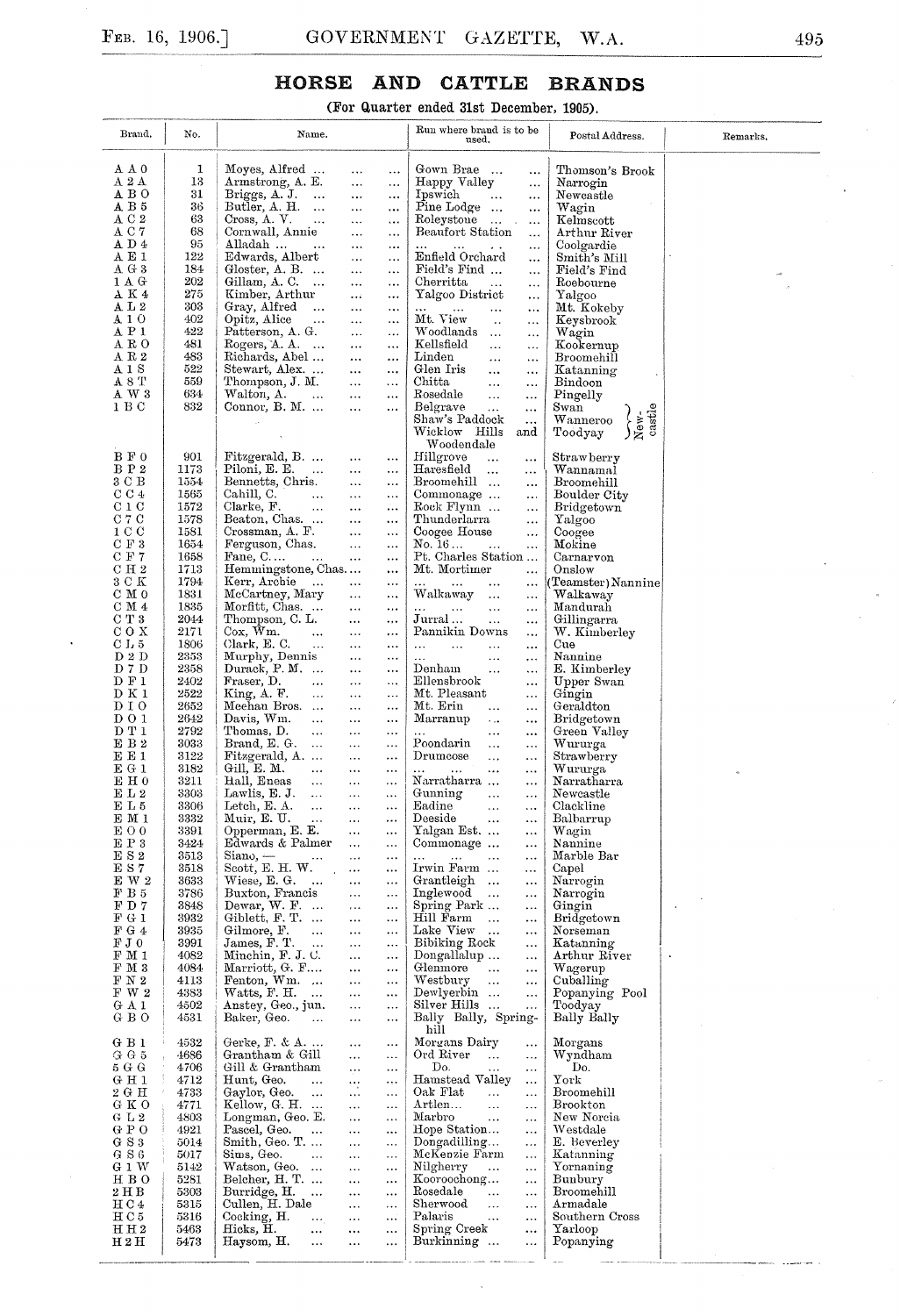## 496 GOVERNMENT GAZETTE, W.A.  $[FeB. 16, 1906.$

 $\tilde{\gamma}_3$ 

# HORSE AND CATTLE BRANDS-continued.

| Brand.                          | No.            | ਦਿਸ਼ੀ, ਪ੍ਰਕਾਰ<br>Name.                                                                                            | Run where brand is to be<br>used.                                                        | Postal Address.                                                                                                                         | Remarks.    |
|---------------------------------|----------------|-------------------------------------------------------------------------------------------------------------------|------------------------------------------------------------------------------------------|-----------------------------------------------------------------------------------------------------------------------------------------|-------------|
| 3 H M<br>HOP                    | 5604<br>5681   | Marchette, H.<br>$\sim$ $\sim$<br>Hopkins, Jno. M., & Co.<br>$\ldots$                                             | Rocklands<br>$\ldots$<br>$\sim$ .<br>Rockingham, Guild-<br>ford, & W.A. Stock            | Minginew<br>Perth                                                                                                                       |             |
| H S 2<br>H 85                   | 5763<br>5779   | Harris, Cath<br>$\ddotsc$<br>$\cdots$<br>Hopkins & Sharp<br>$\cdots$<br>$\ldots$                                  | Bazaar<br>Brooklawn<br>$\ldots$<br>Rifle Downs<br>$\ddotsc$                              | Ferguson<br>Hillman River                                                                                                               |             |
| 7 H S<br>J A 0                  | 5788<br>6001   | Saw, H. A. T.<br>$\ldots$<br>$\ldots$<br>Allum, J. S.<br>$\sim$                                                   | Kelmscott<br>$\sim$<br>$\ldots$<br>Maitland                                              | Armadale<br>Serpentine                                                                                                                  |             |
| JАЗ                             | 6004           | $\ldots$<br>$\ddotsc$<br>Annice, Jno.<br>$\ddotsc$<br>$\ddotsc$                                                   | $\ldots$<br>$\frac{1}{2}$ , $\frac{1}{2}$<br>Hayfield<br>$\ddotsc$<br>$\ldots$           | Broomehill                                                                                                                              |             |
| JВQ<br>J B3                     | 6031<br>6034   | Johnson, A. Robt.<br>$\ldots$<br>$\ldots$<br>Beard, E. W. $\dots$<br>$\ldots$<br>$\ddotsc$                        | Addison Estate<br>$\cdots$<br>Flat Rock Bk.<br>$\ldots$                                  | Tambellup<br>Toodyay                                                                                                                    |             |
| $J\overline{C}8$<br>$J \ F \ 2$ | 6069<br>6153   | Moir, Jane C.<br>$\cdots$<br>$\ddotsc$<br>Fogarty, J. B.<br>$\ldots$<br>$\cdots$                                  | Balmoral<br>$\ddotsc$<br>$\ddotsc$<br>Ventonia<br>$\ddotsc$<br>$\cdots$                  | Cranbrook<br>Roelands                                                                                                                   |             |
| J F 7<br>J G6                   | 6158<br>6187   | Fegan, Jos.<br>$\sim$ 100 $\pm$<br>$\ldots$<br>$\ldots$<br>Gould, Jos. Wm.<br>$\ddotsc$<br>$\ddotsc$              | Springvale<br>$\cdots$<br>Rudd's Gully<br>$\ddotsc$                                      | Wyndham<br>Geraldton                                                                                                                    |             |
| JJ1<br>J <sub>J</sub> 2         | 6242<br>6243   | Jones, $R$ . J.<br>$\cdots$<br>$\ddotsc$<br>Johnston Bros                                                         | Talbet<br>$\ddotsc$<br>$\ldots$<br>Keswick                                               | York                                                                                                                                    |             |
| JIJ                             | 6252           | $\ldots$<br>$\ddotsc$<br>Male, A.<br>$\sim 100$<br>$\cdots$<br>$\ddotsc$                                          | $\ddotsc$<br>$\ddotsc$<br>Weedong Station<br>$\ddotsc$                                   | Tambellup<br>$B$ roome                                                                                                                  |             |
| 3 J J<br>J K 7                  | 6264<br>6278   | Douglas, M. H. J.<br>$\ddotsc$<br>$\bar{\nu}$ , $\bar{\nu}$<br>King, J. E.<br>$\sim$<br>$\ldots$<br>$\ldots$      | Sunshine<br>$\cdots$<br>$\cdots$<br>Spring Gully<br>$\ddotsc$                            | Woodanilling<br>Marradong                                                                                                               |             |
| JM8<br>JM 9                     | 6339<br>6340   | Maloney, Jno.<br>$\cdots$<br>$\bar{\nu}$ .<br>Mills, Jno.<br>$\sim$ 100 $\pm$<br>$\cdots$<br>$\cdots$             | Burbanks<br>$\cdots$<br>$\ldots$<br>and the con-<br>$\sim 10$<br>$\ldots$<br>$\cdots$    | Burbanks<br>Strawberry                                                                                                                  |             |
| J 2 M<br>5 J M                  | 6343<br>6356   | Miller, Jno. Ths.<br>$\ldots$<br>$\cdots$<br>Meares, J. G. $\ldots$<br>$\ddotsc$<br>                              | $\cdots$<br>$\ldots$<br>$\ldots$<br>$\ddotsc$<br>Sherlock Station<br>$\cdots$            | Lower Blackwood<br>Roebourne                                                                                                            |             |
| J N 1<br>J 1 N                  | 6362<br>6372   | Nunn, Jas.<br>- 2<br>$\cdots$<br>$\ddotsc$<br>Nicholls, W. J.                                                     | No. 10<br>$\ddotsc$<br>$\ddotsc$<br>Mt. Royal                                            | Southern Cross                                                                                                                          |             |
| $\rm J\;P\;2$                   | 6423           | $\cdots$<br>$\ldots$<br>Penny, Jas.<br>المعدات.<br>المعدات<br>$\cdots$<br>$\cdots$                                | $\ddotsc$<br>$\cdots$<br>and the same<br>$\sim 10^{-1}$<br>$\ddotsc$                     | Narrogin<br>Dongarra                                                                                                                    |             |
| J P 5<br>J 2 P                  | 6426<br>6433   | Poyser, Jno., & Sons<br>$\ddotsc$<br>Paine, Jno.<br>$\sim$ .<br>$\ldots$<br>$\ldots$                              | Mayville<br>$\ldots$<br><br>and the same<br>$\ddotsc$<br>$\cdots$                        | E. Beverley<br>(Teamster) Marble Bar                                                                                                    |             |
| JQ1<br>J R 0                    | 6452<br>6481   | Quigley, Jno.<br>$\sim$ 100 $\mu$<br>$\ldots$<br>Regan, Jno.<br>$\sim$ 1000<br>$\sim$ $\sim$<br>$\ddotsc$         | Perth Milk Supply<br>No. 6 Mill<br>$\ddotsc$<br>$\ldots$                                 | ${\tt Belmont}$<br>Jarrahdale                                                                                                           |             |
| J 1 R<br>JSO                    | 6492<br>6511   | Ruttle, J. T. $\ldots$<br>$\bar{A}$ and<br>$\cdots$<br>Smith, Jno. H.<br>$\mathbf{r}_{\mathrm{max}}$<br>$\ddotsc$ | Kanowna Dairy<br>$\ddotsc$<br>Porongorups, Harri-                                        | Kanowna<br>Mt. Barker                                                                                                                   |             |
| $J\;S\;3$                       | 6514           | $\sim$<br>$Smyth, J. H. \dots$                                                                                    | smith<br>Bloomfield                                                                      | Tarwong a                                                                                                                               |             |
| 7 J S                           | 6538           | $\ldots$<br>$\ldots$<br>Jones, S.<br>$\sim$<br>$\ldots$<br>                                                       | $\ddotsc$<br>Commonage<br>$\ldots$                                                       | Carnarvon                                                                                                                               |             |
| ${\rm J}$ T $2$<br>КAI          | 6543<br>6752   | Thomson, J. B. V.<br>$\ddotsc$<br><br>Khoda, Nozer, and Ameer                                                     | Myravale<br>$\ddotsc$<br>$\ddotsc$<br>$\cdots$<br>$\sim 10^{-1}$<br>$\ldots$<br>$\ldots$ | Geraldton<br>Leonora                                                                                                                    |             |
| K S2                            | 7263           | Mahomet<br>Kelly and Scott<br>$\ddotsc$<br>$\ldots$                                                               | Hopelands<br>$\ldots$<br>$\ddot{\phantom{a}}$ .                                          | Pingelly                                                                                                                                |             |
| LIL<br>$L_{06}$                 | 7812<br>7897   | Wates, R.<br>$\sim$ 1440<br>$\ldots$<br>$\cdots$<br>Wright, J. H.<br>$\sim$ $\sim$<br>$\cdots$                    | Spring Gardens<br>$\cdots$<br>$\ddotsc$<br>$\ldots$<br>and the same of                   | Toodyay<br>Nannine                                                                                                                      |             |
| L T2<br>LW1                     | 8043<br>8132   | Treasure, L. J. E.<br>$\ldots$<br>$\ddotsc$<br>Withall, L. A.<br>$\ddotsc$<br>$\ddotsc$                           | Ongerup<br>$\cdots$<br>$\ddotsc$<br>Qualin<br>$\ldots$<br>$\cdots$                       | Kojonup<br><b>Brookton</b>                                                                                                              |             |
| L X4<br>мво                     | 8165<br>8281   | McAlinden, L.A.<br>$\ldots$<br>$\ldots$<br>Burgoin, M. & J.                                                       | Bridgetown<br>$\ldots$                                                                   | Nelson<br>(Teamster) Meeka-                                                                                                             |             |
| мос                             | 8321           | $\ddotsc$<br>$\sim$ .                                                                                             | $\ddotsc$<br>$\sim$ 100 $\pm$<br>$\cdots$<br>$\ldots$                                    | tharra<br>$\ensuremath{\mathbf{W}}\xspace\ensuremath{\mathbf{y}}\xspace\ensuremath{\mathbf{nd}}\xspace\ensuremath{\mathbf{ham}}\xspace$ |             |
| 2 M D                           | 8363           | O'Connor, $M$<br>$\ddotsc$<br>$\ddotsc$<br>Darmodoy, Miel.<br>$\ddotsc$<br>$\ddotsc$                              | $20$ -Mile<br>$\ldots$<br>$\ldots$<br>$\ddotsc$<br>$\ddotsc$<br>$\ldots$                 | Burbanks                                                                                                                                |             |
| 8 M D<br>M F 7                  | 8369<br>8408   | McDonald, D., & Sons<br>$\ddotsc$<br>Logue, M. F. $\ldots$<br>$\ddotsc$<br>$\ddotsc$                              | Birmam Wood<br>$\cdots$<br>Ellendale<br>$\cdots$<br>$\ldots$                             | <b>Broomehill</b><br>Geraldton                                                                                                          |             |
| $_{\rm M\,H\,3}$<br>MIH         | 8464<br>8472   | Mahomet, Hanifer<br>$\ddotsc$<br><br>Martin & Husking                                                             | $\ddotsc$<br>$\ldots$<br>$\ldots$<br>$\ddotsc$                                           | Laverton<br>Brooking                                                                                                                    |             |
| M K 2<br>MK7                    | 8523<br>8528   | McKay, J. H.<br>$\ldots$<br>$\ldots$<br>Munyard, A. S<br>$\ldots$<br>$\cdots$                                     | Aqua Run<br>$\sim$<br>$\ldots$<br>Stables, Subiaco<br>$\ldots$                           | Abbotts<br>Perth                                                                                                                        |             |
| MLO<br>M1L                      | 8551<br>8562   | Lowe, $M. A.$<br>$\sim$ .<br>$\ldots$<br>i.<br>Milton, C. H.<br>$\ddotsc$<br>$\ldots$                             | Quindalup<br>$\sim$ .<br>$\ldots$<br>Wiluna<br>$\cdots$<br>$\cdots$                      | Bunbury<br>Lake Way                                                                                                                     |             |
| M M 2<br>M N 0                  | 8583<br>8611   | Murphy, Thos<br>$\ddotsc$<br>$\cdots$<br>O'Neill, Mic., Sen.                                                      | Rothsay Station<br>$\ldots$<br>Beering                                                   | Field's Find<br>$\ddotsc$<br>Toodyay                                                                                                    | Transferred |
| M N 1                           | 8612           | $\ddotsc$<br>$\ddotsc$<br>O'Neill, M., Jun.<br>$\ddotsc$<br>$\cdots$                                              | $\sim$<br>$\cdots$<br>Southern Brook<br>$\ldots$                                         | Northam                                                                                                                                 |             |
| M N 2<br>MO2                    | 8613<br>8643   | O'Neill, M. and J.<br>$\bar{\mathbf{r}}$ .<br>$\ddotsc$<br>Oliver, M., Jun.<br>$\ldots$<br>$\cdots$               | Home Hill<br>$\ldots$<br>Northam<br>$\cdots$<br>$\cdots$                                 | Tambellup<br>Northam                                                                                                                    |             |
| MP3<br>MS1                      | 8674<br>8762   | Pearce, Mary A.<br>$\ddotsc$<br>$\ldots$<br>Spurr, Matthew<br>$\ddotsc$<br>$\ddotsc$                              | Bonaner<br>$\mathbf{A}$<br>$\cdots$<br>Wedge-<br>Smithdale,                              | Northern Gully<br>Wagin                                                                                                                 |             |
| M T 1                           | 8792           | Thomas, Martha<br>$\cdots$<br>                                                                                    | carrup<br>Commonage<br>$\ldots$                                                          | Roebourne                                                                                                                               |             |
| M 1 X<br>NO0                    | 8922<br>9391   | Mitchell, H. A<br>$\ddotsc$<br>$\ddotsc$<br>Noor Mahomet<br>$\ldots$<br>$\cdots$                                  | Donnybrook<br>$\ldots$                                                                   | Donnybrook<br>(Teamster) Cue                                                                                                            |             |
| 0 K 1<br>000                    | 10022<br>10151 | Kelly, Mary<br>$\ddots$<br>$\ldots$<br>$\ddotsc$<br>Olsen, Olaf                                                   | Culbinine<br>$\ddotsc$<br>$\cdots$<br>Homer Estate                                       | Meckering<br>Capel                                                                                                                      |             |
| 0 U1                            | 10322          | $\sim$<br>$\ldots$<br>$\ldots$<br>Withnell, W. J.<br>$\bar{\mathbf{z}}$ , $\bar{\mathbf{z}}$<br>$\ddotsc$         | $\ddotsc$<br>Karratha Station<br>$\ldots$                                                | Roebourne                                                                                                                               |             |
| 0 X 1<br>${\bf P}$ C $2$        | 10412<br>10563 | Meharry, Jno.<br>$\ddotsc$<br>$\ddotsc$<br>Cunneen, P., and Son<br>$\ddotsc$                                      | Red Hill<br>Geo.<br>$\ldots$<br>Daping<br>$\ddotsc$<br>                                  | Katanning<br>Katanning                                                                                                                  |             |
| ${\bf P}$ D ${\bf 2}$<br>1 P D  | 10593<br>10612 | Carty, Patience<br>$\cdots$<br>$\cdots$<br>Daunt, W. P.<br>$\cdots$<br>$\cdots$                                   | Hotel Farm, Mt. Barker<br>Irwin River<br>$\ldots$                                        | Mt. Barker<br>I <sub>rwin</sub>                                                                                                         |             |
| $P_3G$<br>$\rm P$ 7 $\rm K$     | 10694<br>10788 | Curran, Patk<br>$\ddotsc$<br>$\ldots$<br>King, W. Jno.<br>$\ddotsc$<br>$\cdots$                                   | $\mathbf{11.1}$ and $\mathbf{11.1}$<br>$\sim$<br>$\ddotsc$<br>Spring Gully<br>$\ldots$   | Nannine<br>Marradong                                                                                                                    |             |
| P P 2<br>P S 2                  | 10923<br>11013 | Parker, J. S. W.<br>$\ldots$<br>$\ldots$<br>Spurr, Peter<br>$\sim$ 4.4 $\sim$<br>$\ddotsc$<br>$\ddotsc$           | Dangin<br>$\sim$<br>$\ldots$<br>Springfield<br>$\ddotsc$                                 | ${\tt York}$<br>Wagin                                                                                                                   |             |
| P W 0                           | 11131          | Williams, P. W.<br>$\ddotsc$<br>$\ldots$                                                                          | Mining Area<br>$\ldots$                                                                  | Greenbushes                                                                                                                             |             |
| R2C<br>R E 3                    | 12073<br>12124 | Coucher, R. G. S.<br>$\ddotsc$<br>$\ldots$<br>English, $R_{\text{obt}}$<br>$\ldots$<br>$\ddotsc$                  | The Farm<br>$\cdots$<br>The Farm<br>$\ddotsc$<br>$\ddotsc$                               | Williams<br>Mt. Kokeby                                                                                                                  |             |
| 5RG<br>RL1                      | 12206<br>12302 | Gould, Robt.<br>$\sim$ 10 $\mu$<br>$\cdots$<br>$\sim$ $\sim$<br>Lindsay, Robt<br>$\ddotsc$<br>$\ldots$            | Racecourse Farm<br>$\ldots$<br>Mt. Erin<br>$\ddot{\phantom{a}}$<br>$\ldots$              | Geraldton<br>Nannup                                                                                                                     |             |
| R R 0<br>$R_{R1}$               | 12481<br>12482 | Rosser, Rachel<br>$\ddotsc$<br>$\ldots$<br>Reid, Robt. W<br>$\cdots$<br>$\ldots$                                  | Murchison, Brookside<br>Taylor's Well<br>$\ddotsc$                                       | Northampton<br>Pingelly                                                                                                                 |             |
| $\,R\,R\,5$                     | 12486          | Robertson, Robt.<br>$\cdots$<br>$\ldots$                                                                          | Old Capel Farm<br>$\ddotsc$                                                              | Capel                                                                                                                                   |             |
|                                 |                |                                                                                                                   |                                                                                          |                                                                                                                                         |             |